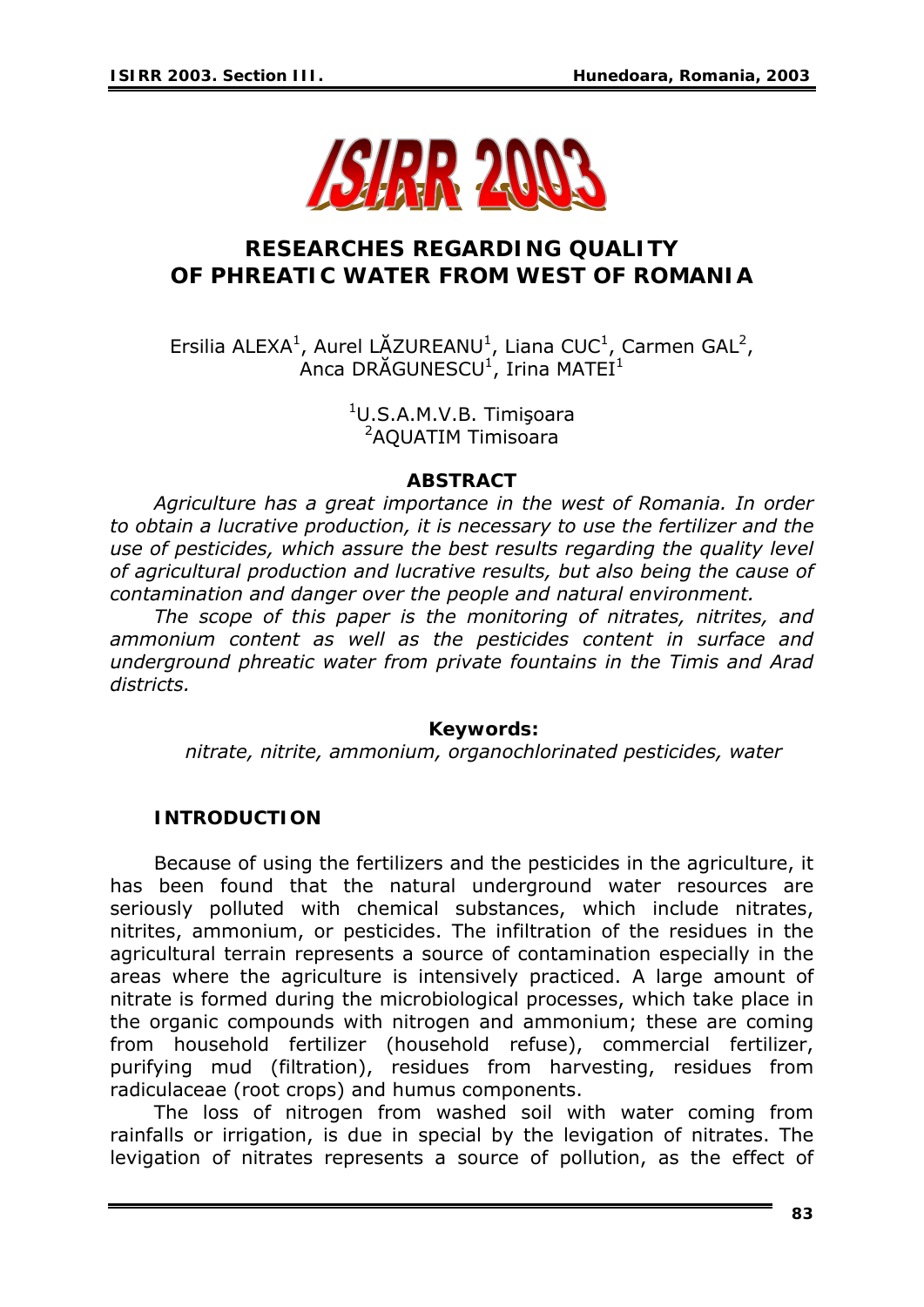accumulation of the nitrates in phreatic water, which could represent a possible source of drinking water [6].

 Nitrites appear in the second stage of the mineralizing process of organic substances. That is why the presence of nitrites in the water is the sign of an old polluting process. Because the nitrites are toxic, the water standards do not allow the presence of nitrites in water.

The presence of higher concentration of nitrates, nitrites, and ammonium in water is driving the situation on negative influence over the human body. Nitrates are causing irritant effects, congestive effects over the gastric mucous as well as nephro-toxicity. Reducing the nitrates by the microbial flora, the nitrites appear at the level of digestive tube. These have the capacity of oxidizing hemoglobin. The effect is reducing the oxygen fixing capacity, the decreasing of tissual perspiration and the modifying of mucous color in brown-grey. These symptoms are typically for cyanosis disease [1].

Another risk factor over the human health, which derives from water pollution, is the contamination with pesticides of underground and surface water sources.

The intoxication with pesticides using contaminated water, could be discovered rarely in acute stages, because of the low solubility of pesticides in water, but mostly by modifying the water characteristics (smell, taste, color) which coul rapidly alert people.

In water, the pesticides suffer a biodegradation process, rapidly or slowly, depending on their composition. The organochlorurated pesticides (HCH, DDT, Aldrine, Dieldrine) are slowly degraded having a higher remanence, fact that driving the situation for withdrawal the product from manufacturing [3].

The contamination of underground and surface water with nitrates, nitrites, ammonium, and pesticides, in Banat's area represents a problem of present interest.

Since 1994, the Banat's University of Agricultural Science and Veterinary Medicine together with the Federal Department for Plants Protection in Stuttgart, had been analysed the contamination with nitrites and pesticides of phreatic and drinking water, from the west part of Romania [2,4, 5].

This paper is a continuation of the studies, made in the program of romanian-german research. The scope is the monitoring of nitrates, nitrites, and ammonium content as well as the pesticides content in surface and underground phreatic water from private and public fountains in Timis and Arad districts.

### **MATERIALS AND METHODS**

The nitrate, nitrite and ammonium content had been examinated by spectrophotometric method using Merck Test. The pesticides content (DDT, DDD, DDE, Aldrine, Dieldrine, Endrine, Heptachlor, Heptachlor epoxide) had been examinated by gas-chromatographic method.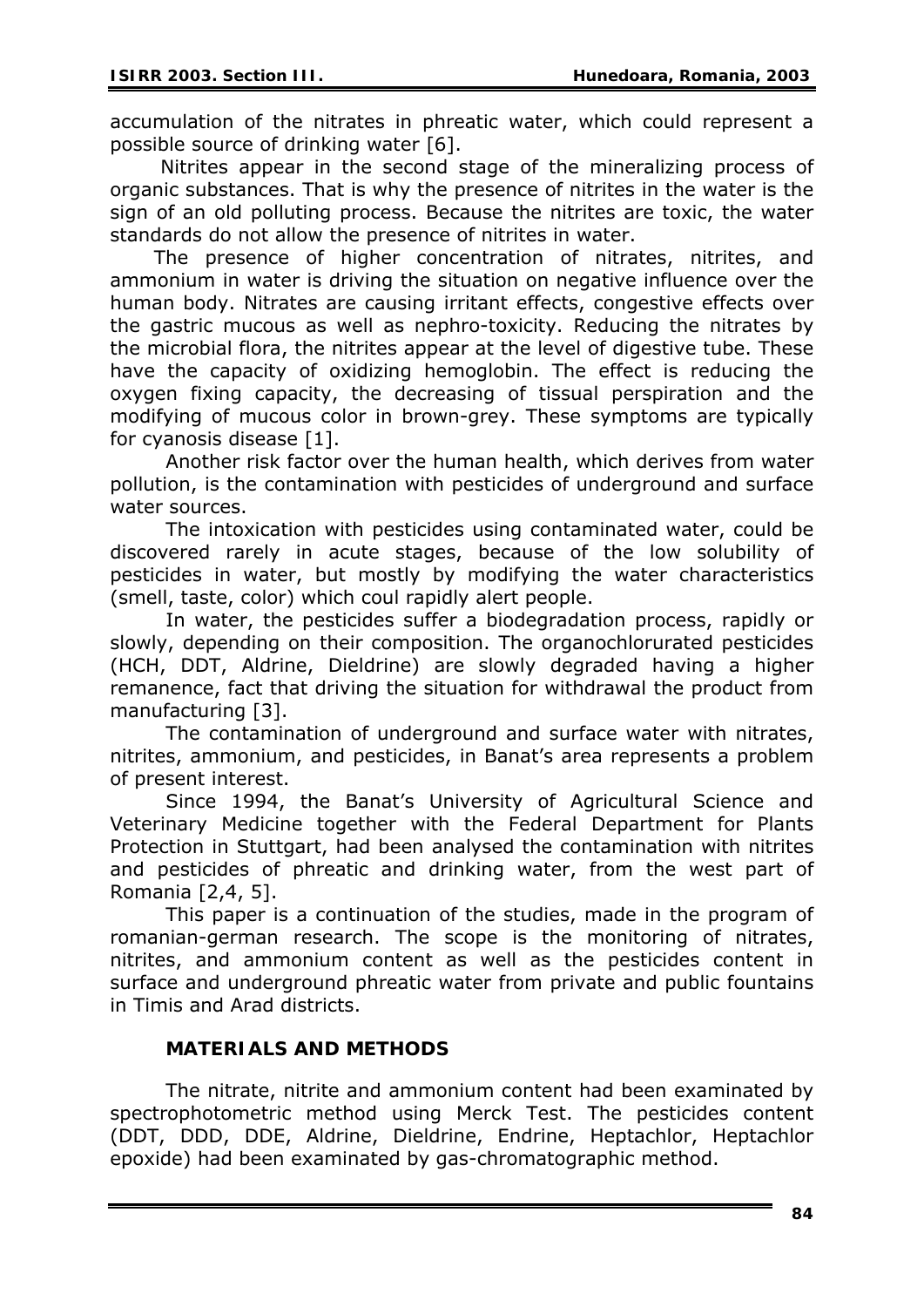Chromatographic conditions: ECD detector, SE-30 column, Tdetector 250<sup>°</sup>C, T column 200<sup>°</sup>C, mobile phase N<sub>2</sub>, 40 ml/min.

The drawing points of samples from Timis district: Giarmata Vii, Becicherec, Birda, and Gataia. The drawing points of samples from Arad district: Beliu, Tagadau, Berindia, Barsa, Aldesti.

 The samples was preleveted in january, april and iulie 2002. The description of natural environment of the researched areas is presented in tabel 1. The maximal admitted limits and the minimal detection limits for nitrate, nitrite and ammonium are presented in table 2.

# **RESULTS AND DISCUSSIONS**

The results are shown in table 3.

The experimentally results indicate that in the case of surface phreatic water from Gataia place, there a higher pollution with nitrates (10 times higher than the maximum admissible limit). The source of this contamination was the storehouse of the fertilizers, which during the period of 1960 – 1989 used in an inappropriate way, being left uncovered at a distance of 60 m from a fountain nearby Gataia railway station. The nitrogen had been infiltrated in phreatic water, causing the contamination. A highest level of ammonium in phreatic water (hundreds of mg/l) indicates a sever contamination of the water in that area.

In the case of surface phreatic water from Birda and Becicherec place, there a higher pollution with nitrates but lowers comparing with the case of phreatic water from Gataia. The experimentally results indicate a higher content of nitrates in the surface phreatic water from Giarmata Vii (fountain with depth of 5 m).

In Arad district the contain of the nitrate, ammonium and nitrite in the phreatic water, it doesn't outrun the maximum admitted level.

After an analysis of contamination causes with nitrate of surface phreatic water, in Banat's area, it was found out that the cause is the existence of porcine farms from COMTIM center. So, in Banat's area, the integration of porcine' residues for using them as manure, is still zero. Financial sources are missing for Banat's animal farms, for a modern proceeding of porcine residues, as in the Western Europe countries, in the scope of minimizing the contamination of natural environment and decreasing of commercializing of the manure. In the same time the unlimited discharge of these residues around the porcine farms generate a higher content of nitrates in the surface phreatic water, which represents the most important source of drinking water for Banat's village area.

In the place of Giarmata Vii, there is an increasing of nitrates in phreatic water because of the intensive agriculture. Another cause of higher content of nitrates in surface phreatic water on Giarmata Vii area, is the position of the territory nearby the International Airport of Timisoara. For defrosting of the flight strip in wintertime, it was used for 20 years fertilizers based on nitrogen. Because of using this method, the nitrogen was infiltrated in the phreatic water, having an important influence over the nitrate content.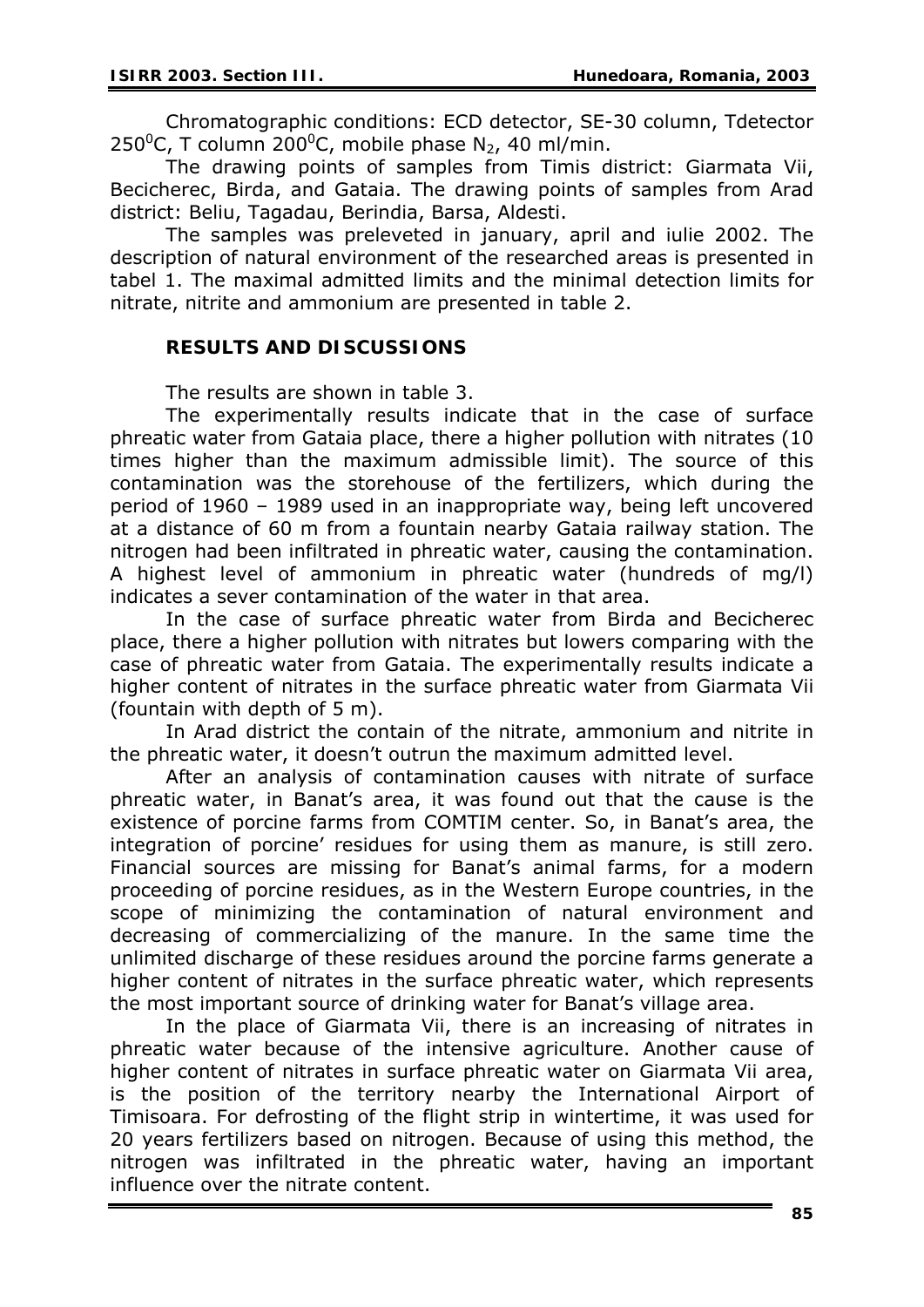The experimentally results obtained on the fountain from Giarmata Vii, having a depth of 75 m and public fountain from Gataia, show that there is an important potential of phreatic water in Romania, which could be use in the future.

Content of nitrites and ammonium from analyzed water does not indicate a contamination of that source of water, excepting fountain of Gataia. The presence of nitrites and ammonium in the water is the sign of an old polluting process.

The increasing of the nitrate level in the surface phreatic water draw from Becicherec area is represented by the farms with a numerous effective of animals. In farms don't have a station for water epuration, deject are collected in Surduc channel. This channel collects also the worn out water from the village cross the neighborhood of the analyzed fountain. Regarding the contain of the ammonium and nitrite in the freatic water from Becicherecul Mic, it doesn't outrun the maximum admitted level.

A very important fact is that the results of the analyzed samples of water, in over 60 m depth fountains, semnalates a high quality of the potable water from freatic water situated in depth. This shows that in Banat's zone the filtration capacity of the covered stratification situated over the depth freatic water, is intact. The specific tips of soil in Banat`s are mud's, which filtrate the inferiors substances and in the same time favor the bearing capacity of soils. The nitrate contains of the freatic water situated in depth are about 0.1 mg/nitrate/liter.

In the same fountains situated in Becicherecul Mic, Gataia and Birda, had been examinated the contamination of phreatic water with pesticides. The results of the studies showed that not exist a contamination of the surface phreatic water because of the low mobility of these pesticides in soil.

| <b>Rural space</b>             | <b>Natural environment</b>                                                                                                                                                |  |  |  |
|--------------------------------|---------------------------------------------------------------------------------------------------------------------------------------------------------------------------|--|--|--|
| <b>Timis district</b>          |                                                                                                                                                                           |  |  |  |
| Birda                          | Private fountain nearby of porcine farms from COMTIM                                                                                                                      |  |  |  |
| Adâncime fântână 5 m           |                                                                                                                                                                           |  |  |  |
| Gătaia<br>Adâncime fântână 5 m | Private fountain at a distance of 60 m from Gataia railway<br>station, which during the period of 1960 - 1989 used in an<br>appropriate way storehouse of the fertilizers |  |  |  |
| <b>Becicherecul Mic</b>        | Private fountain nearby farms with a numerous effective of                                                                                                                |  |  |  |
| Adâncime fântână 6 m           | animals                                                                                                                                                                   |  |  |  |
| Giarmata Vii                   | Private fountain nearby the International Airport of Timisoara                                                                                                            |  |  |  |
| Adâncime fântână 6 m           |                                                                                                                                                                           |  |  |  |
| Giarmata Vii                   | Private fountain nearby the International Airport of Timisoara                                                                                                            |  |  |  |
| Adâncime fântână 100 m         |                                                                                                                                                                           |  |  |  |
| <b>Arad district</b>           |                                                                                                                                                                           |  |  |  |
| <b>Berindia</b>                | Private fountain nearby intensive agriculture                                                                                                                             |  |  |  |
| Craiva                         | Private fountain nearby farms with animals                                                                                                                                |  |  |  |
| Tăgădău                        | Private fountain nearby intensive agriculture                                                                                                                             |  |  |  |
| <b>B</b> ârsa                  | Private fountain nearby intensive agriculture                                                                                                                             |  |  |  |
| <b>Beliu</b>                   | Private fountain nearby intensive agriculture                                                                                                                             |  |  |  |

*Tabel 1. The description of natural environment of the researched areas*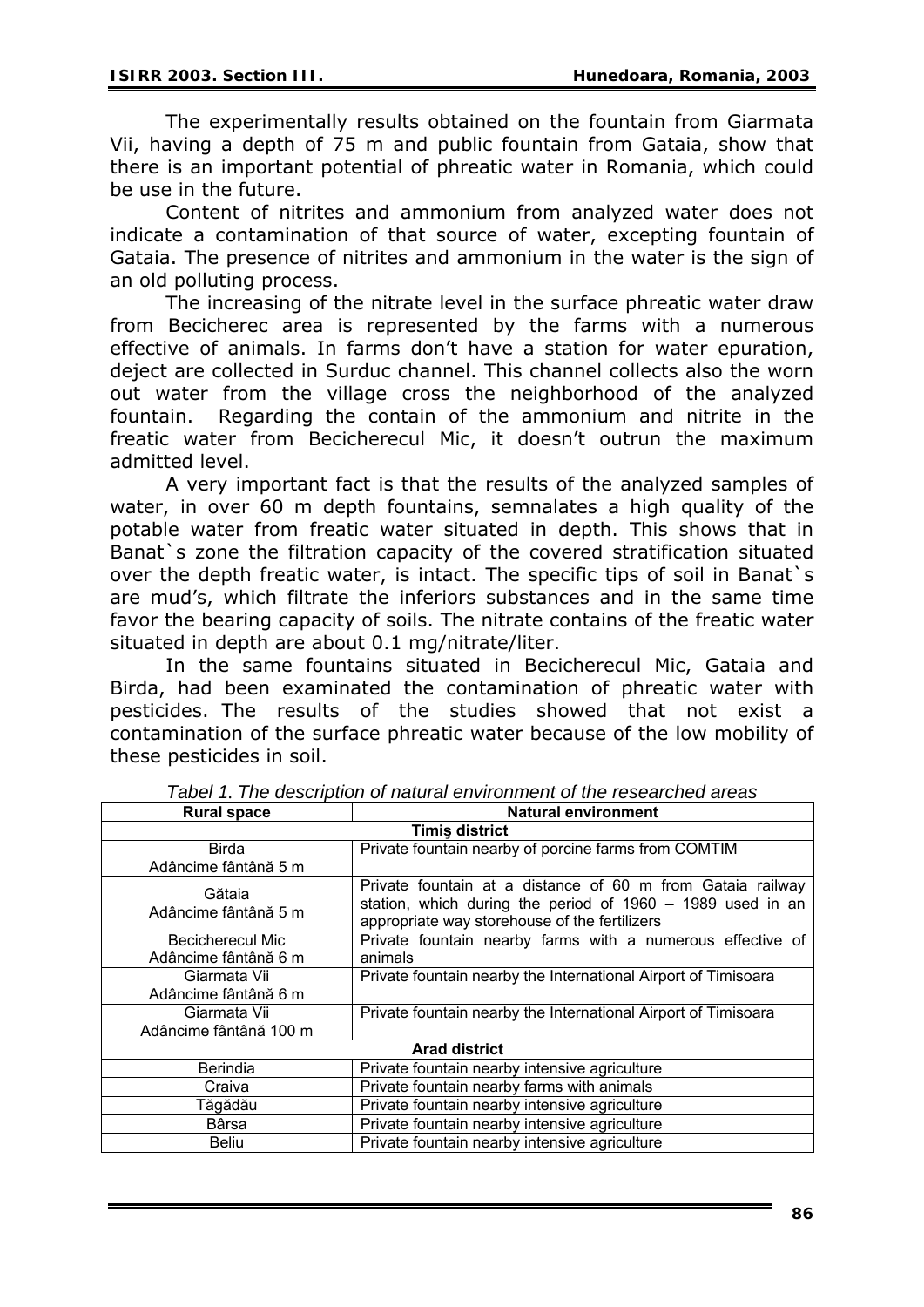*Table 2. The maximum admited levels (LMA) and the minimal detection limits (LMD) for nitrate, nitrite and ammonium* 

|              | $NO3$ (mg/L) | $NO2$ (mg/L) | $NH4$ (mg/L) |
|--------------|--------------|--------------|--------------|
| $LMA$ (mg/L) | 45           |              |              |
| $LMD$ (mg/L) | ັ. ເ         | ∩ ∩ח<br>u.uz | 0.01         |

*Tabel 3. The water contamination with nitrate, nitrite and ammonium of the researched areas (medium values)* 

| <b>Rural space</b>       | $NO3$ (mg/L) | $NO2$ (mg/L) | $NH4$ (mg/L) |
|--------------------------|--------------|--------------|--------------|
| <b>Becicherec</b>        | 225          | < 0,02       | < 0, 01      |
| Gătaia                   | 3300         | 20           | 321          |
| Gătaia (public fountain) | < 0.1        | < 0,02       | < 0.01       |
| <b>Birda</b>             | 410          | < 0,02       | < 0, 01      |
| Giarmata Vii (5m)        | < 0.1        | < 0,02       | < 0, 01      |
| Giarmata Vii (75 m)      | 210          | < 0,02       | < 0.01       |
| Berindia                 | 54.6         | 0.136        | < 0.01       |
| Craiva                   | 22.1         | 0.012        | < 0.01       |
| Tagadau                  | 19           | 0.5          | < 0.01       |
| <b>Barsa</b>             | 44           | < 0,02       | < 0.01       |
| <b>Beliu</b>             | 2.6          | < 0,02       | < 0.01       |

### **CONCLUSIONS AND RECOMMENDATIONS**

- 1. Contain of nitrate in freatic surface water in rural zone is very high and made by the pigs combine works, in which is missing the dejection's removal system, in one side and at the other side by the unpropal administration of chemical fertilizers and by the practice of intensive agriculture.
- 2. By the analyzes of pesticides contain in water result that in west of Romania, the contain of the organochlorinated pesticides it doesn't outrun the maximum admitted level (0.1 μg pesticides/liter water), indicated by CE.
- 3. Researches of depth phreatic water show a high quality of it, Romania has in great resources.

There is a need of supervision and control programs, which include these aspects:

- growth of the number of quality measuring places for surface and depth phreatic water;
- practice of an agriculture with a proper rotation of cultures and an optimal choosing of the soil working type (immediately after culture, the soil must be ploughed then sowed, so the ground to be covered and the plant to restrain the nitrogen);
- sowing without lacks of the ground and introduction of alternative cultures between harvests represent a way of prevention the lost of these substances in freatic water. The roots and parts of plants, which give humus, improve the capacity of maintenance and change of ground, a protector strait, decrease the foundation of mud, improve the passing of air and water as regarding the biological activity, every strait of plants gives upkeep for living